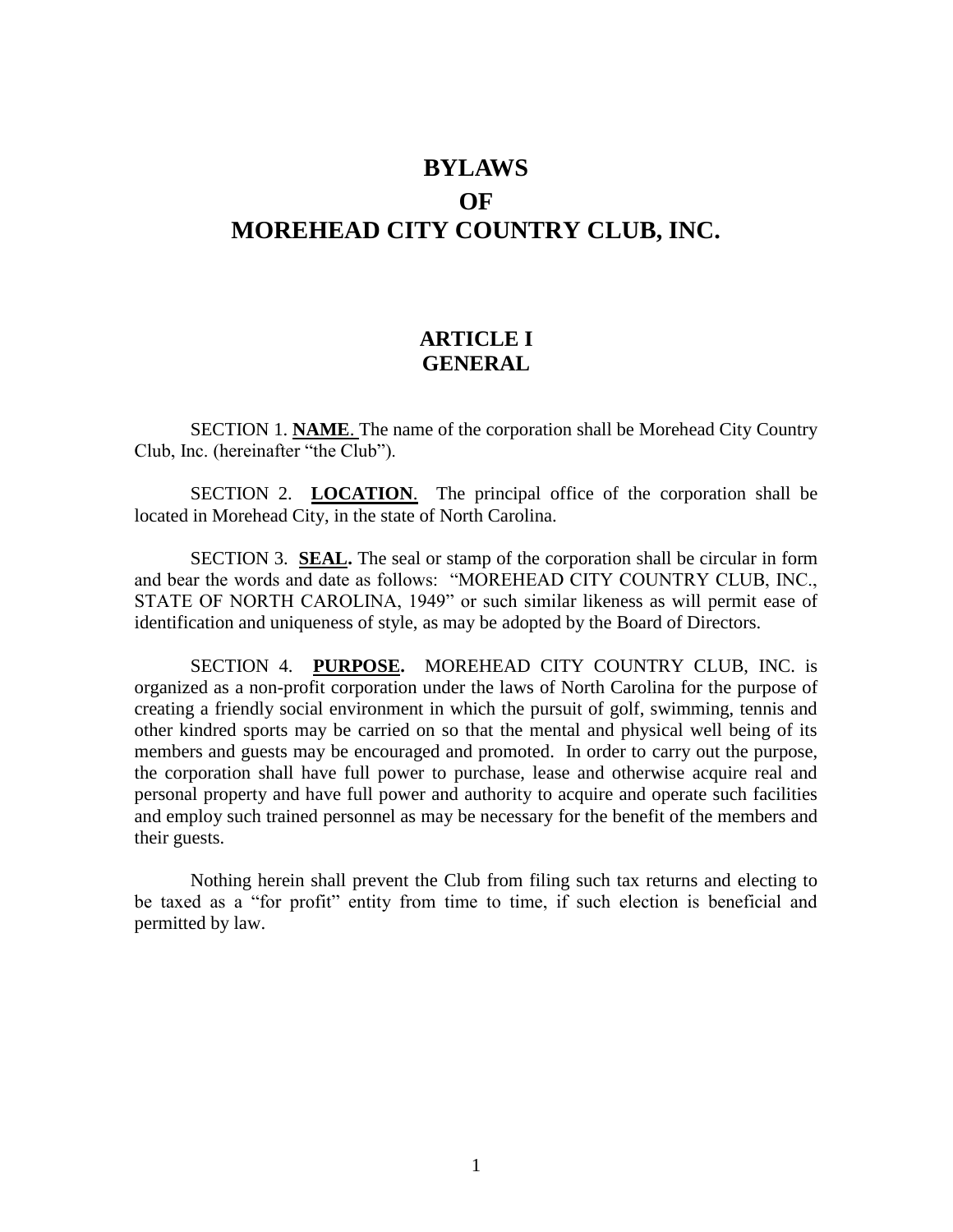### **ARTICLE II OFFICERS**

SECTION 1. **OFFICERS.** There shall be a Board of Directors consisting of nine members. The officers of the Club shall be a President, Vice-President, Treasurer and a Secretary. The Treasurer and Secretary, if elected outside of the directorship shall be nonvoting members of the Board of Directors ex-officio. All officers except the Board of Directors shall hold office for one year and until their successors are elected. Any officers or Directors, however, may be removed by the Board of Directors for cause shown. Vacancies in any office may be filled by the Board of Directors for the unexpired portion of the term of office. All officers shall be residents of North Carolina, and stock holding, dues paying members of the Morehead City Country Club, Inc.

SECTION 2. **ELECTION.** The Board of Directors shall be elected by ballot of eligible shareholders at the annual meeting of the members of the Club. The President, Vice-President, Treasurer and Secretary shall be elected by ballot by the Board of Directors from amongst their membership at the first meeting of the Board held following the annual meeting of members.

SECTION 3. **BOARD MEMBERS.** There shall be elected annually three new members to the Board of Directors who shall be dues paying, preferred stockholding members in good standing and shall serve a term of three (3) years. Eligibility for service on the Board of Directors requires a nominee to be a dues paying, preferred stockholding member of the Club in good standing for a minimum of three (3) consecutive years immediately preceding their election. At all times, at least five (5) members of the Board of Directors shall be full-time residents of Carteret County. Members of the Board of Directors may, if elected by membership, serve two (2) full consecutive terms on the Board, after which they will not be eligible for re-election until one full year has expired. All members of the Board of Directors shall at all times be dues paying members of the MOREHEAD CITY COUNTRY CLUB, INC. in good standing and who are the registered owners of one or more shares of preferred stock of said club.

# **ARTICLE III DUTIES AND POWERS OF THE OFFICERS**

SECTION 1. **PRESIDENT.** The President shall preside at all meetings of the members and all meetings of the Board of Directors; appoint, with approval of the Board of Directors, all committees and may be a member ex-officio of all committees. The President may be one of the officers authorized to sign papers in the name of the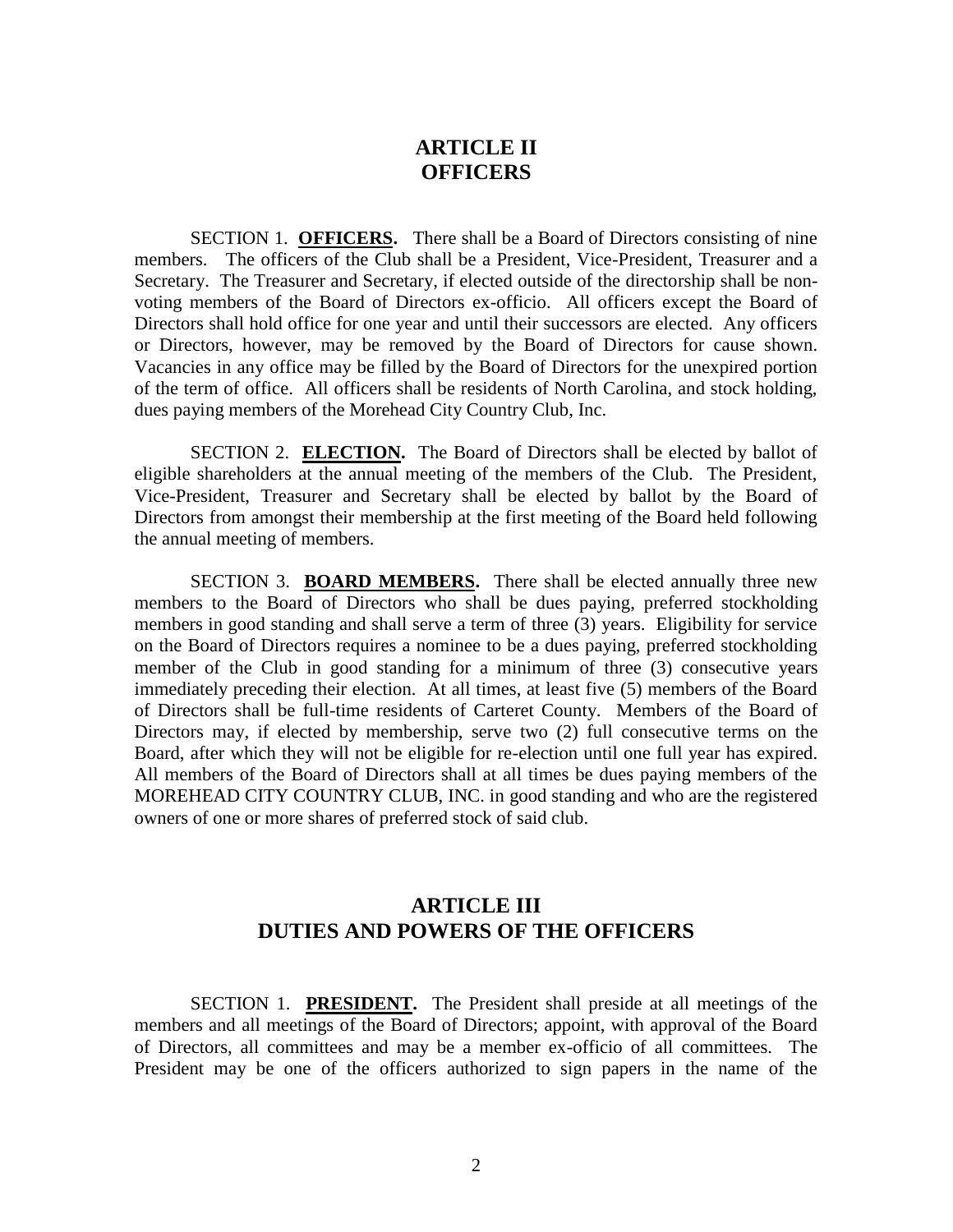corporation or countersign checks or drafts of the corporation. The President shall see that corporate responsibilities are adequately provided for, and shall have such powers as may be reasonably construed as belonging to the chief executive of the organization, including the power to delegate such powers.

SECTION 2. **VICE PRESIDENT**. The Vice-President shall exercise the duties of the office of President in the absence or disability of the President.

SECTION 3. **SECRETARY.** The Secretary shall attend all meetings of members and of the Board of Directors and keep the minutes of such meetings, including a detailed record of all votes and business transactions, in a book to be kept for that purpose. The Secretary shall have custody of the minute book at all times. A copy of all minutes shall be maintained in the office of the Club for the purpose of being open to inspection by any member of the Board of Directors or by members upon proper request to the Secretary.

The Secretary shall conduct the correspondence of the corporation and shall give notice of all meetings of the members and of the Board of Directors.

The Board of Directors may delegate specific duties of the Secretary to an employee of the organization subject to the direct supervision of the Secretary.

The Secretary shall perform such other duties as the Board of Directors may prescribe or as may be imposed by law.

In case of absence or disability of the Secretary, the Board of Directors shall appoint a temporary Secretary who is a member of the Board of Directors.

SECTION 4. **TREASURER.** The Treasurer shall have general charge of the financial affairs of the Club subject to the supervision and control of the Board of Directors with authority in the name and on behalf of the Club: to collect all fees, dues and other accounts due to the Club; to pay all bills as may be directed by the Board of Directors; to borrow money upon the vote of the Board of Directors, and to execute and deliver the Club's notes or other evidence of indebtedness therefore. The Treasurer shall keep regular books of accounts for the Club, such books to be open for inspection by members of the Board whenever and at such regular intervals as the Board of Directors may specify. The Treasurer shall be required to give bond for the faithful performance of the duties of this office, the form and amount of this bond to be approved by the Board of Directors. The Treasurer shall also require adequate bonding of employees who may be directly involved in the management of club business and assets, such as General Manager, Officer Manager. Annually, upon the close of the Club's fiscal year, and prior to the annual members' meeting, the Treasurer may be required to have all books of account and other financial records examined by a Certified Public Accountant and shall have the CPA's report delivered to the Board of Directors. The Treasurer shall have custody of all financial records and documents and the seal of the Club. The Treasurer shall have such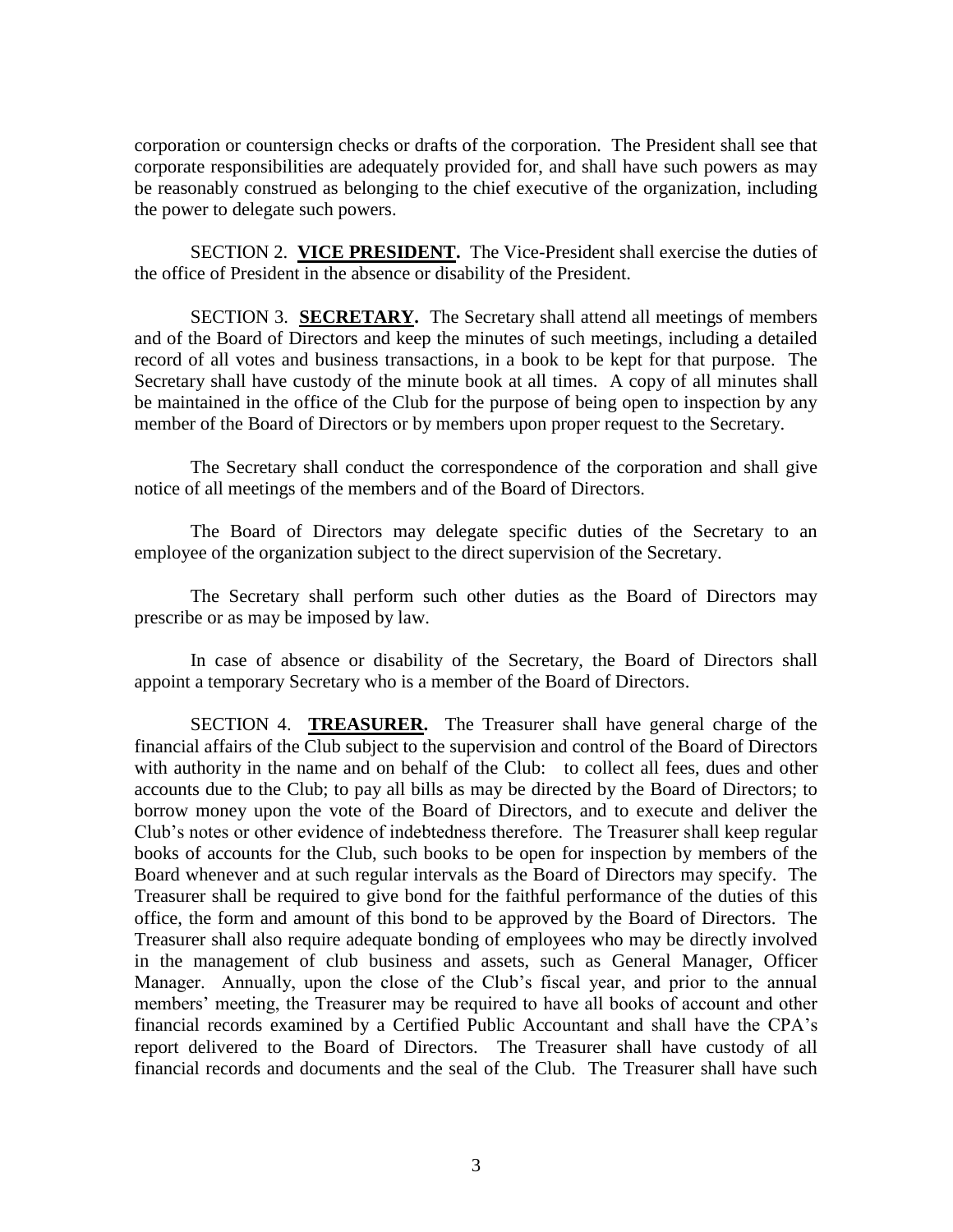powers as may be reasonably construed as belonging to the chief financial officer of the organization, including the power to delegate such powers.

In case of absence or disability of the Treasurer, the Board of Directors may appoint a temporary Treasurer.

SECTION 5. **BOARD OF DIRECTORS**. The Board of Directors shall control and manage all affairs, property and expenditures of the Club and may exercise all the powers of the Club, except such as are expressly reserved to the preferred shareholders pursuant to the law, the agreement of the association, or according to these Bylaws except for those matters which require consent of the membership of the Club. They shall prescribe the rates and condition of miscellaneous income such as green fees, dues, initiation fees and all other rates of revenue.

The Board of Directors shall adopt such "Club Regulations" as are necessary in order to provide the orderly use of the Club facilities and as are necessary to accomplish the goals and purposes of the corporation. The Board of Directors is authorized to print such "Club Regulations", copies of which will be made available to the members.

The Board of Directors may organize itself into various committees or otherwise to properly administer the Club business.

#### **ARTICLE IV MEETINGS OF THE BOARD OF DIRECTORS**

SECTION 1. **MEETINGS**. The Board of Directors shall hold regular meetings monthly and such other meetings as may be necessary. Meetings of the Board of Directors are customarily held at the Club, but may be held at such other places within Carteret County as director by the Board. At the request of any two members in writing, the President will be required to call a special meeting of the Board of Directors. Other special meetings of the Board may be called by the President at his discretion.

SECTION 2. **NOTICES**. Written notices of all regular meetings of the Board of Directors shall be mailed or otherwise delivered by the Secretary to each member of the Board so as to arrive at least two (2) days prior to the date of the meeting. Special meetings called by the President shall require such notice as may be practical.

SECTION 3. **QUORUM**. Five (5) members of the Board of Directors shall be necessary at any meeting for a quorum for the transaction of business, but less than a quorum may vote to adjourn.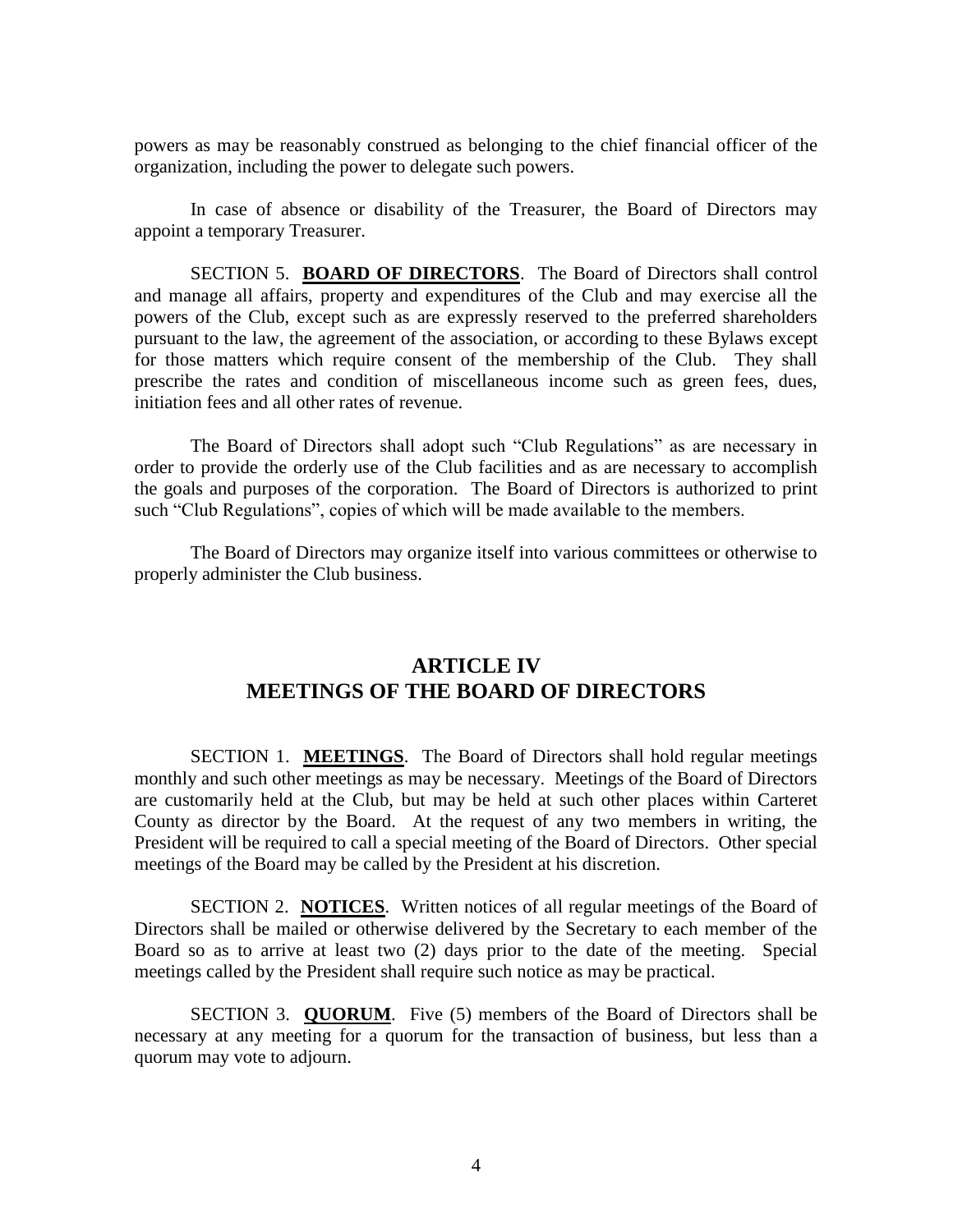SECTION 4. **ATTENDANCE**. A director who is absent, without excuse, for more than three (3) regularly scheduled meetings during any calendar year, may be automatically terminated as a member of the Board, and the remaining portion of their term as a director shall be filled by appointment made by the remainder of their Board members.

SECTION 5. **VOTING**. All ballots and voting of the Board of Directors shall require a simple majority of those present and voting to pass, unless specifically provided otherwise in these By-Laws.

### **ARTICLE V MEETINGS OF THE PREFERRED SHAREHOLDERS AND MEMBERS**

SECTION 1. **ANNUAL MEETING OF MEMBERS**. The annual meeting of members shall be held in November at the direction of the Board of Directors at the Morehead City Country Club. If the annual meeting is not held as herein provided, the President shall order a special meeting of the members to be called, to be held in lieu of and for the purpose of the annual meeting.

At the annual meeting, the order of business shall be:

- 1. Reading of the minutes.
- 2. Report of officers and/or committees.
- 3. Election of directors. The election of such directors shall be by simple majority vote with the top three vote getters being elected.
- 4. Any further business.

SECTION 2. **SPECIAL MEETING OF THE MEMBERSHIP.** Special meetings of the members shall be called by the Secretary if ordered to do so by the Board of Directors or upon written request of thirty-five percent (35%) of the members entitled to vote at any membership meeting.

SECTION 3. **NOTICE OF MEMBERS' MEETINGS**. Written notice of all meetings of the members shall be mailed by the Secretary to all members at least ten (10) days prior to the date of the meeting. Such notices shall be addressed and mailed postpaid to members at their respective addresses as recorded upon the books of the Club, and state the purposes of the meeting.

SECTION 4. **QUORUM FOR MEMBERS' MEETING**. Three percent (3%) of the qualified members represented in person shall constitute a quorum at any meeting of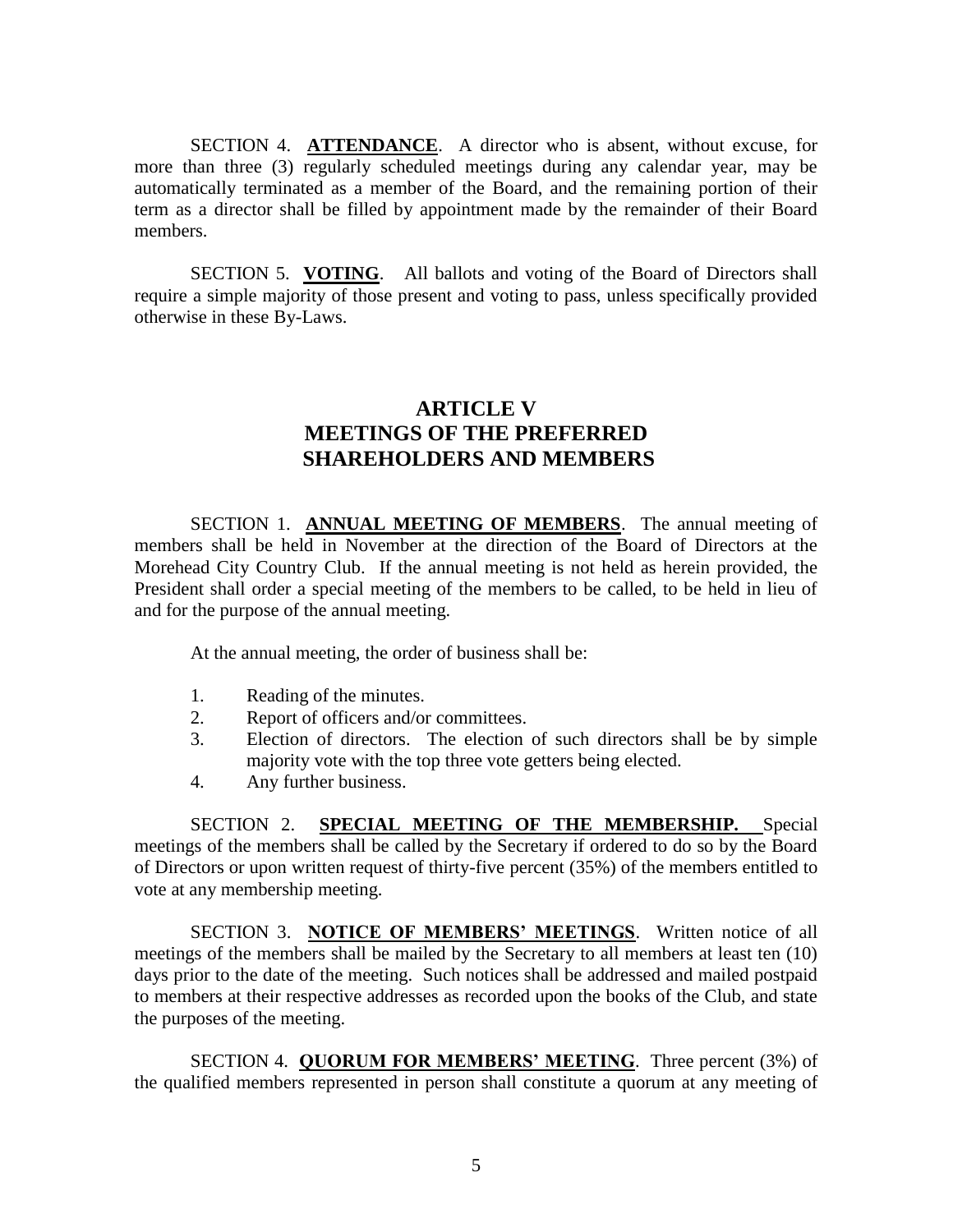the members. If there is less than a quorum at a meeting, those present shall set, by majority vote, an adjourned meeting date at least fifteen (15) days and not more than ninety (90) days subsequent to the original meeting. Written notice shall then be mailed to all members at least seven (7) days prior to the adjourned meeting day advising them that this adjourned meeting is empowered to act by majority vote with or without a quorum present; however, said provision shall not apply with regard to the requirements of Section 6 below.

SECTION 5. **VOTING**. Each dues paying, stock holding member shall have one vote, to be exercised by the member in person; provided, however, that voting for election to the Board of Directors may be conducted by absentee ballot in a manner and form approved by the Board of Directors. The vote of a majority of the members represented in person or by absentee ballot in the matter of election of Directors only, at any meeting of the members is required for action at such meeting.

SECTION 6. **SALES ACTION**. In order for the corporation to sell more than fifty percent (50%) in value of the principal assets of the corporation, it shall be necessary for such sales to be approved by a two-thirds (2/3) majority vote of the preferred shareholders in person.

### **ARTICLE VI CAPITAL STOCK**

SECTION 1. **CERTIFICATES**. Certificates for stock shall be in such form as may be determined by the Board of Directors except insofar as that is prescribed by law. Shares shall be fully paid and non-assessable.

#### SECTION 2. **SHARES**.

- A. Common stock, to be held by each member of the Board of Directors, one share, as voting stock, during the Director's term of office only.
- B. Preferred Stock (Class "A"), \$100.00 par value, for sale to members and others as approved by the Board of Directors.
- C. Class "C" Preferred Stock, \$100.00 par value, non-participating, non-voting for sale to members and others as approved by the Board of Directors.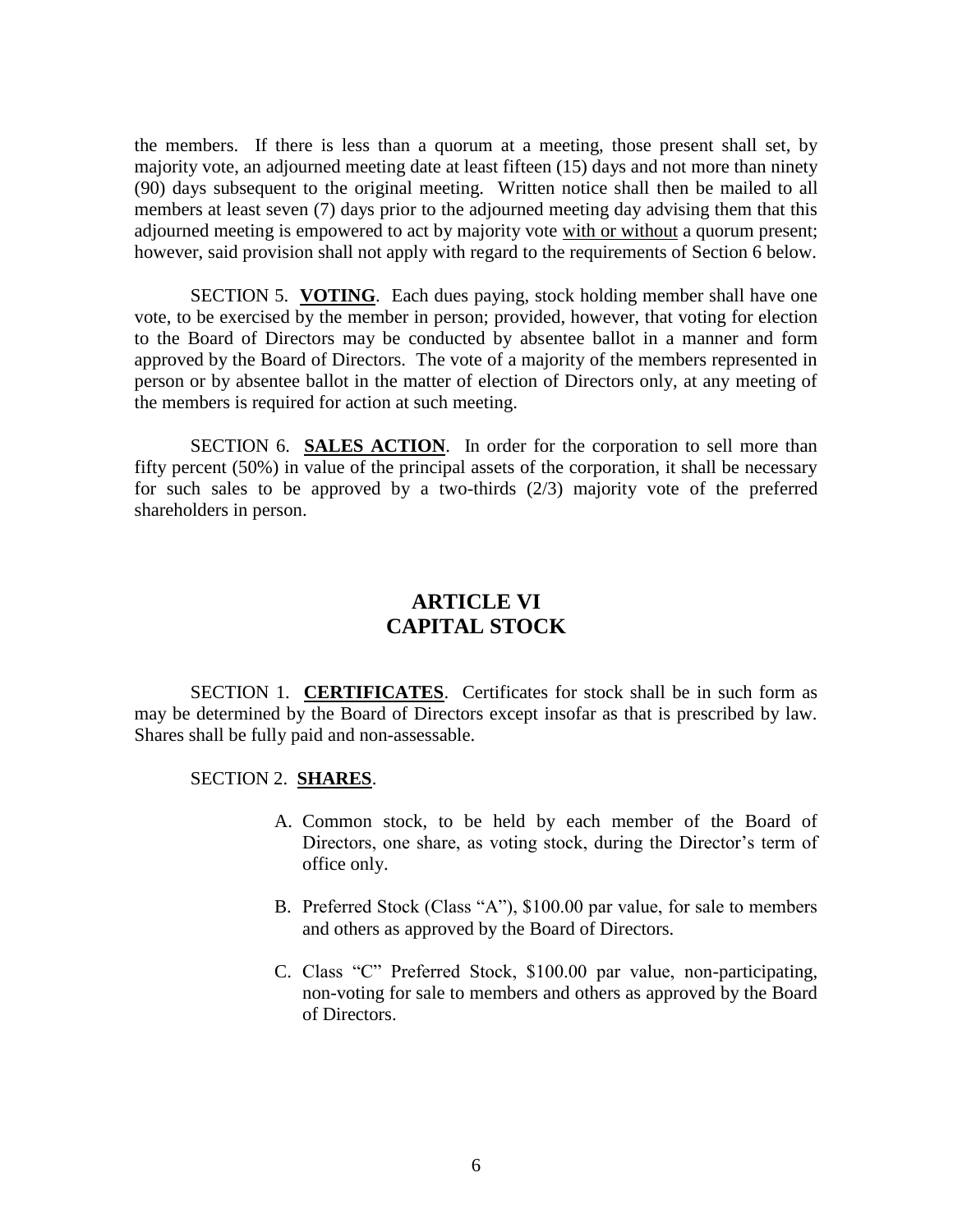D. The Board reserves the right to constitute and sell such other classes of stock as may be deemed appropriate in accordance with the then existing laws of the State of North Carolina.

SECTION 3. **TRANSFERS**. Shares of preferred stock of the Club may be transferred only with the consent of the Board of Directors. Any member who shall desire to sell his share, the Executor or Administrator of any deceased member or the Assignee of any shares sold at execution shall, before selling the same, file a statement in writing with the Secretary of the Club giving the name of the proposed purchaser and the events occasioning such requested transfer. The Board of Directors shall act upon the matter within sixty (60) days of the filing of such statement with the Secretary. If the Board votes to permit the proposed sale, the member may then sell or otherwise transfer his share to the purchaser named.

# **ARTICLE VII MEMBERSHIP, ENTRANCE FEES AND DUES**

#### SECTION 1. **CLASSES**.

A. Stockholding Members. All owners of one or more shares of preferred, non-voting capital stock shall be members upon application for membership, upon approval by the Board of Directors and payment of such initiation fee and dues required by the Board of Directors.

B. Resident. Resident Memberships are available to those who make their primary residence within a radius of fifty (50) miles of the Morehead City Country Club.

C. Non-Resident. Non-resident membership are available to those who make their primary residence outside of a fifty (50) mile radius of Morehead City Country Club and who are a current member in good standing of another Country Club in the county of their residence. Initiation fee is the same as for regular memberships. Applicants shall become a member upon approval of the Board of Directors. Annual dues shall be in such amount as may be set by the Board of Directors.

D. Senior Resident. Senior resident memberships are available to those resident members who are at least seventy (70) years of age and have been a member for at least 10 years. Annual dues shall be in such amount as may be set by the Board of Directors. Senior resident members shall become a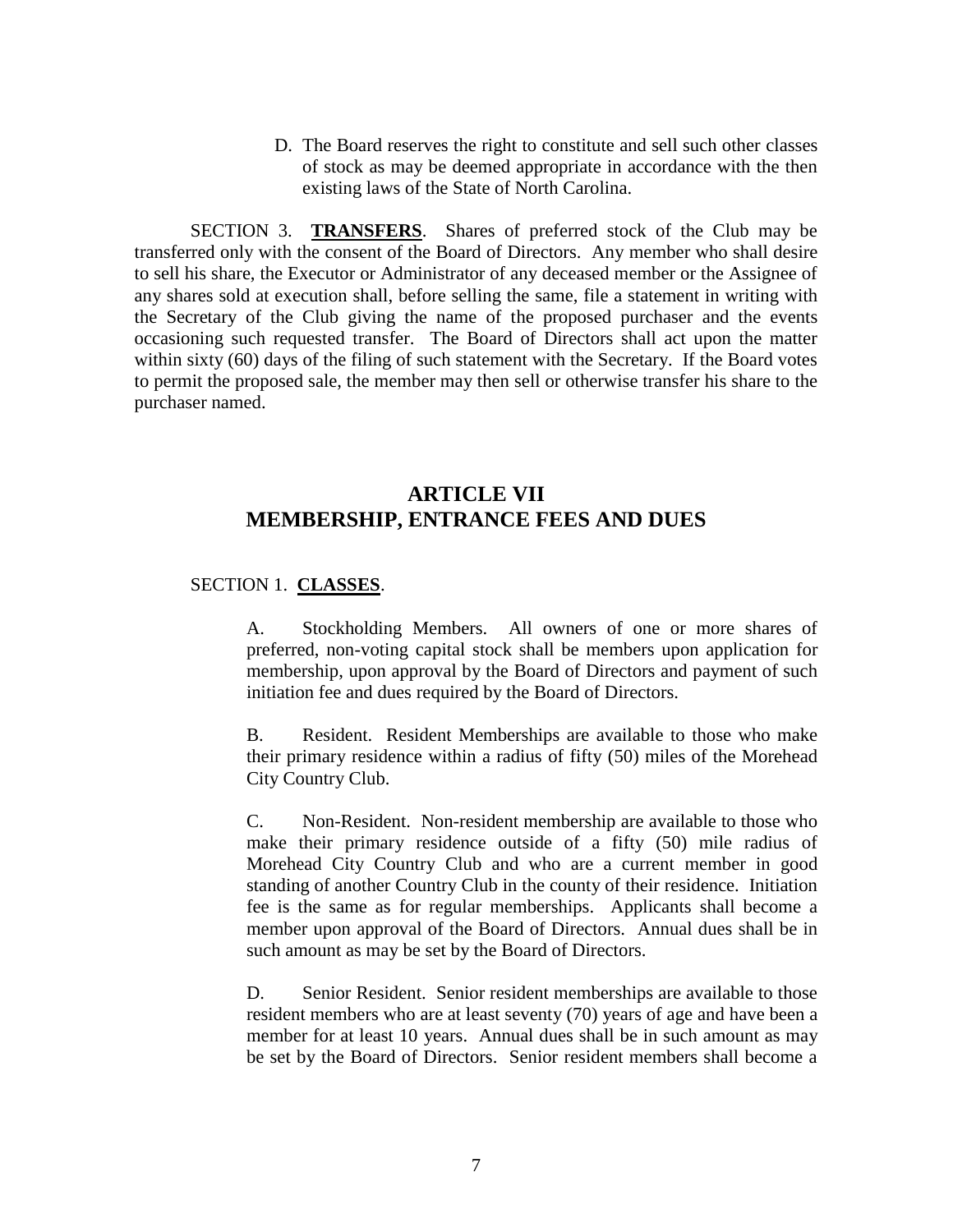member in this classification by request of the member and approval by the Board of Directors.

E. Senior Extended Resident. Senior Extended Resident memberships are available to those residents over the age of seventy (70) with twentyfive (25) years of consecutive membership. Annual dues shall be in such amount as may be set by the Board of Directors. Senior Extended members shall become a member in this classification by request of the member and approval by the Board of Directors.

F. Widow Membership. A widow whose family has held membership for twenty (20) years and is over seventy (70) years of age may elect this membership classification and become a non-voting member. Except for voting, this membership classification shall have full club privileges. Annual dues shall be in such amount as may be set by the Board of Directors.

G. Ministerial/Military Members. Ministers of churches or military personnel on active duty in Carteret County may become members by paying one-half (1/2) of the current initiation fee. Stock purchase is not required by this class of membership, consequently, such members may not vote at annual or special meetings, nor serve on the Board of Directors. Normal dues of Resident Membership will apply.

H. Honorary Members. Honorary memberships may be bestowed by special designation of the Board of Directors, upon such terms and conditions as provided by said Board.

I. Changes in Classification of Membership. A member who currently has a classification of non-resident must change to a resident membership immediately upon relocation of their primary residence to within a fifty (50) mile radius of the Morehead City Country Club and pay current resident dues.

SECTION 2. **FAMILY MEMBERSHIPS**. All memberships are family memberships.

SECTION 3. **CORPORATE MEMBERSHIPS**. Corporate memberships shall be available to resident or non-resident members. Initiation fees shall be those amounts as established by the Board of Directors. The corporate membership shall be entitled one vote per corporate membership. The individual corporate member shall pay annual dues in accordance with their membership status, resident or non-resident. The individual membership cannot be transferred from corporate membership to individual membership without such member complying with Article VII of the Bylaws and making application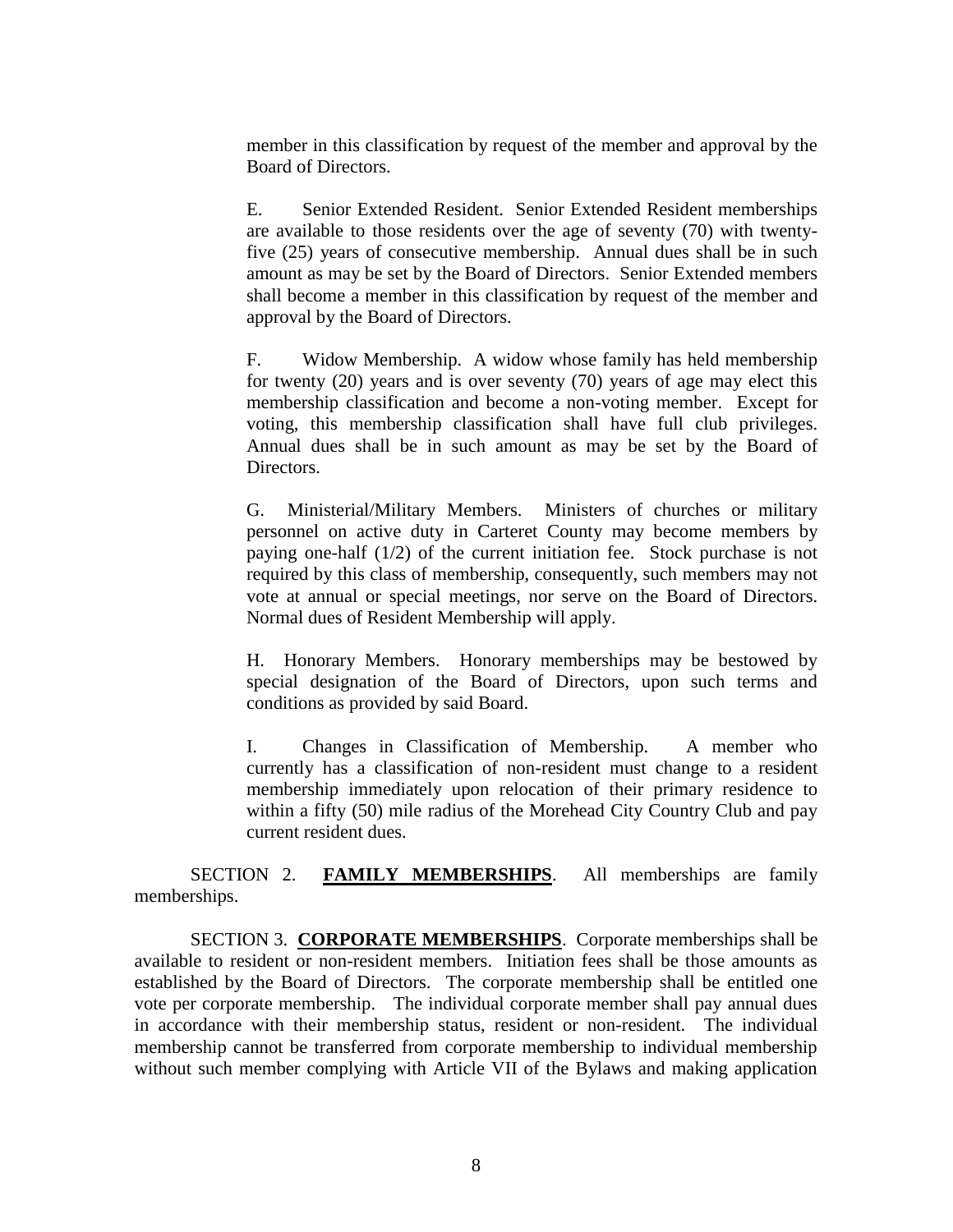and paying initial fees to the Club. Other rules shall be such as set by the Board of Directors from time to time.

SECTION 4. **LIMITATION**. Only members, their spouses and all unmarried children under twenty-one (21) years of age or while full-time college students if over twenty-one (21) years of age, are extended all privileges of the Club. Unmarried members may invite their companions (whether in county or out of county) to use the facilities of the Club while accompanied by the member; provided, however that it shall be the responsibility of the unmarried member to pay any charges incurred for the facilities used by their companions.

SECTION 5. **CHILDREN**. A son or daughter of an active member who has been a member in good standing for at least five (5) years, may join the Club upon approval of the Board of Directors upon the payment for, or ownership of, one share of preferred nonvoting stock and one (1) quarters dues in advance. Normal initiation fee is waived. This privilege shall be extended to each eligible child once only.

SECTION 6. **DIVORCE**. In the event of separation or divorce in a family holding a membership in the Club, the spouse who does not own a share of the Club's preferred non-voting stock may be admitted to membership upon the purchase of one (1) share of such preferred non-voting stock and approval by the Board of Directors. Thereafter, each spouse shall have separate memberships. In order to be eligible for such membership, the applicant must submit his/her completed application for admission no later than six (6) months after the date of such spouse's decree of final divorce, including evidence of stock ownership.

SECTION 7. **DEATH OF MEMBER.** In the event of death of a shareholding member, all stock, privileges, and voting rights revert to the surviving spouse only.

SECTION 8. **ANNUAL DUES**. Annual dues shall be established by the Board of Directors.

SECTION 9. **INITIATION FEE**. The Board of Directors shall establish the amount of the initiation fee for membership.

SECTION 10. **OTHER FEES**. The Board of Directors shall, at their discretion, establish other user fees, rules and regulations, and policies as they deem necessary and appropriate in the administration of the Club.

SECTION 11. **MEMBERSHIP ASSESSMENT**. The Board of Directors may, as they deem necessary, charge assessments to the membership during the Club's fiscal year.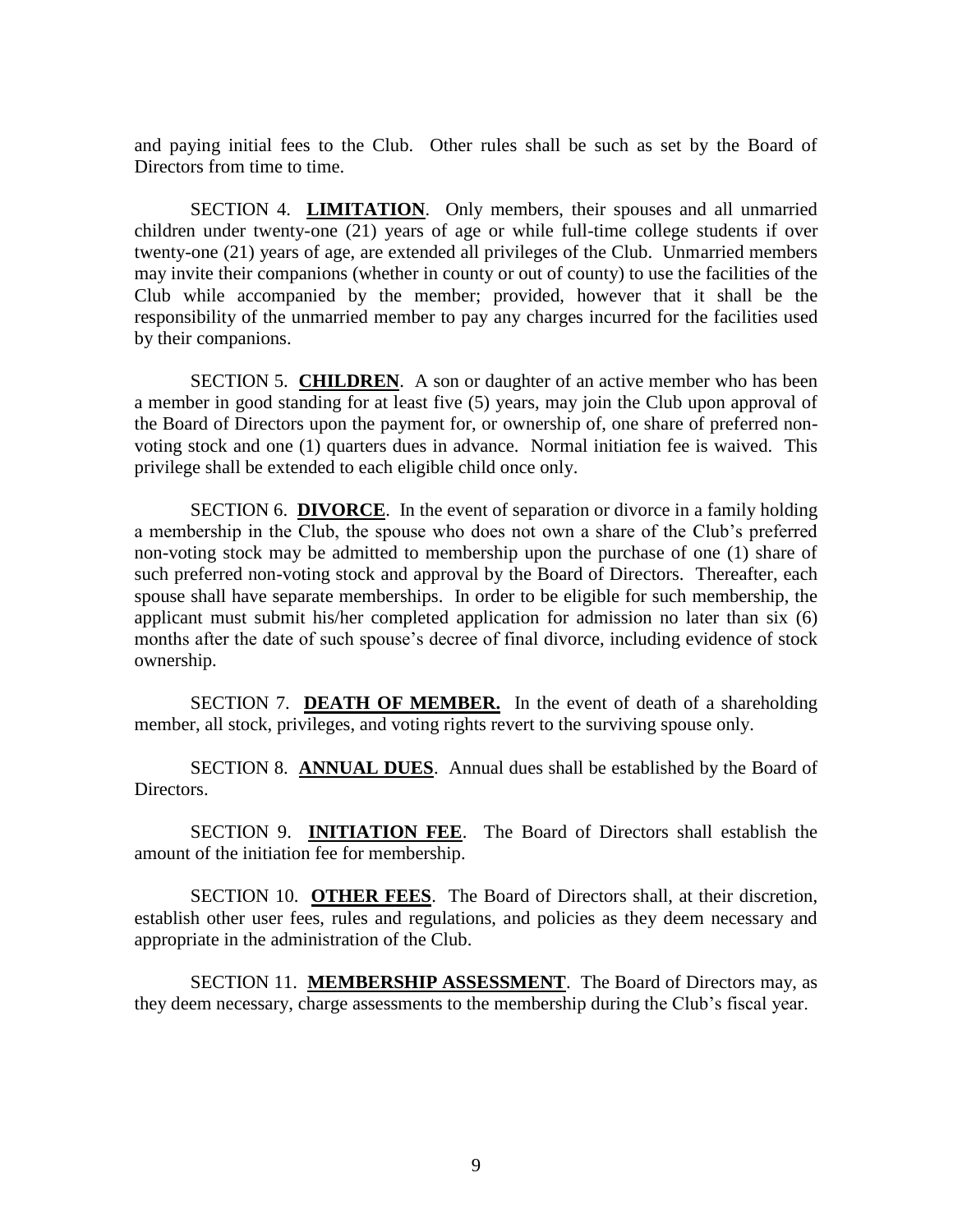#### **ARTICLE VIII INDEBTEDNESS TO THE CLUB**

SECTION 1. **INDEBTEDNESS**. Dues are payable annually in advance, quarterly in advance, or monthly in advance. Any member whose dues are not paid within thirty (30) days from the due date shall have his name posted in accordance with Club procedures and all club privileges may be suspended. Members so posted shall pay a reinstatement fee as established by the Board of Directors. After being posted for thirty (30) days or more, the member shall be given written notice mail, that if dues and reinstatement fees are not paid within ten (10) days following such notice, he or she will be dropped from membership rolls.

SECTION 2. **ANY OTHER INDEBTEDNESS**. Any other indebtedness due to the Club from whatever source, which indebtedness is not paid within thirty (30) days from the date such indebtedness is due, the member shall have his or her name posted in accordance with club procedures and all club privileges of that delinquent member shall be suspended immediately. Members posted pursuant to this section shall pay a reinstatement fee as established by the Board of Directors. If the member's name remains posted for thirty (30) days, the member shall be given written notice by mail that if all indebtedness and reinstatement fees are not paid within ten (10) days thereafter, he or she will be dropped from the membership roll of the Club. Thereafter, reinstatement will be the same as any other new applicant, including payment of any initiation fees.

SECTION 3. **PENALTIES AND INTEREST**. Any indebtedness not paid on a timely basis may be subject to such penalties and/or interest as the Board of Directors may prescribe.

SECTION 4. **POSTING**. Any posting as described above shall be on any Club bulletin board as provided in the Clubhouse, on such form as approved by the Board of Directors.

# **ARTICLE IX RESIGNATION, LEAVES OF ABSENCE AND FORFEITURE OF MEMBERSHIP**

SECTION 1. **RESIGNATION**. A member of the Club may resign at any time, but no resignation shall be effective until all financial obligations to the Club are settled. When such resignation is recorded by the Secretary, the privileges and obligations in the Club of said resigning member shall cease, effective on the date of such recordation by the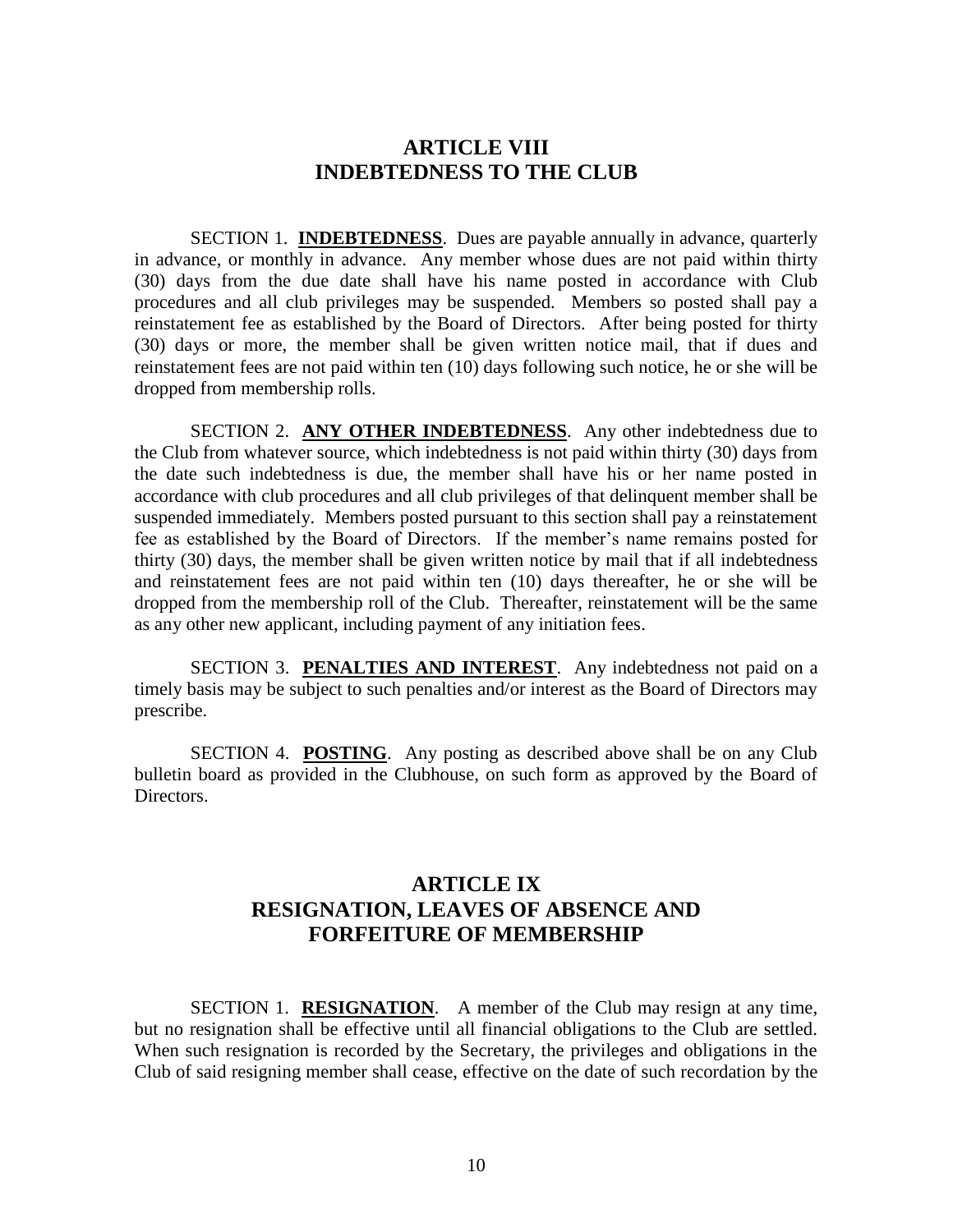Secretary. Such recordation shall not relieve any member of any financial obligations incurred prior to the date of such resignation, nor will resigning members be entitled to a refund of dues paid in advance.

SECTION 2. **APPROVAL**. Resignation of members shall be given in writing and delivered to the Secretary and presented at the next meeting of the Board of Directors for actions, and privileges and financial obligations shall cease as above provided.

SECTION 3. LEAVE OF ABSENCE. A member who wishes to take a leave of absence from the Club must present his written request in advance to the Board of Directors for approval. Leaves of absence may be granted in situations of personal health, family emergencies or relocation of the members permanent residence. If a member returns within twelve (12) months, to be reinstated they must pay all unpaid back dues and assessments, if any. A leave of absence will be granted for a period of no less than twelve (12) months and no longer than twenty-four (24) months.

SECTION 4. **EXTENDED LEAVES OF ABSENCE.** Leaves of absence longer than customary may be approved by the Board in cases of health problems or other hardships upon such terms and conditions as the Board of Directors in their discretion may impose. Such leaves will be considered on a case by case basis upon written application to the Board of Directors, by a member in good standing, or prior to the expiration of the leave of absence.

SECTION 5. **FORFEITURE OF MEMBERSHIP**. Any member may be expelled or suspended for a time certain, from membership for any of the following reasons:

- A. Assault or battery upon Club property.
- B. Willful damage to Club property.
- C. Indecent exposure on Club property.
- D. Unauthorized use of the Club or Club property.
- E. Theft of Club Property.
- F. Acts or behavior that would cause embarrassment to the Club or its members.
- G. Infractions of any Bylaw, house or ground rules.
- H. Any other conduct prejudicial to the best interest of the Club.
- I. Non-payment of Dues, Fees, Assessments or other charges.

Charges preferred against any member under this section shall be by any member of the Board of Directors. Such charges shall be heard only after notice in writing, setting forth the substance of the Complaint and giving the date, time and place of a hearing before the Board of Directors. Such notice shall be given at least ten (10) days prior to the date set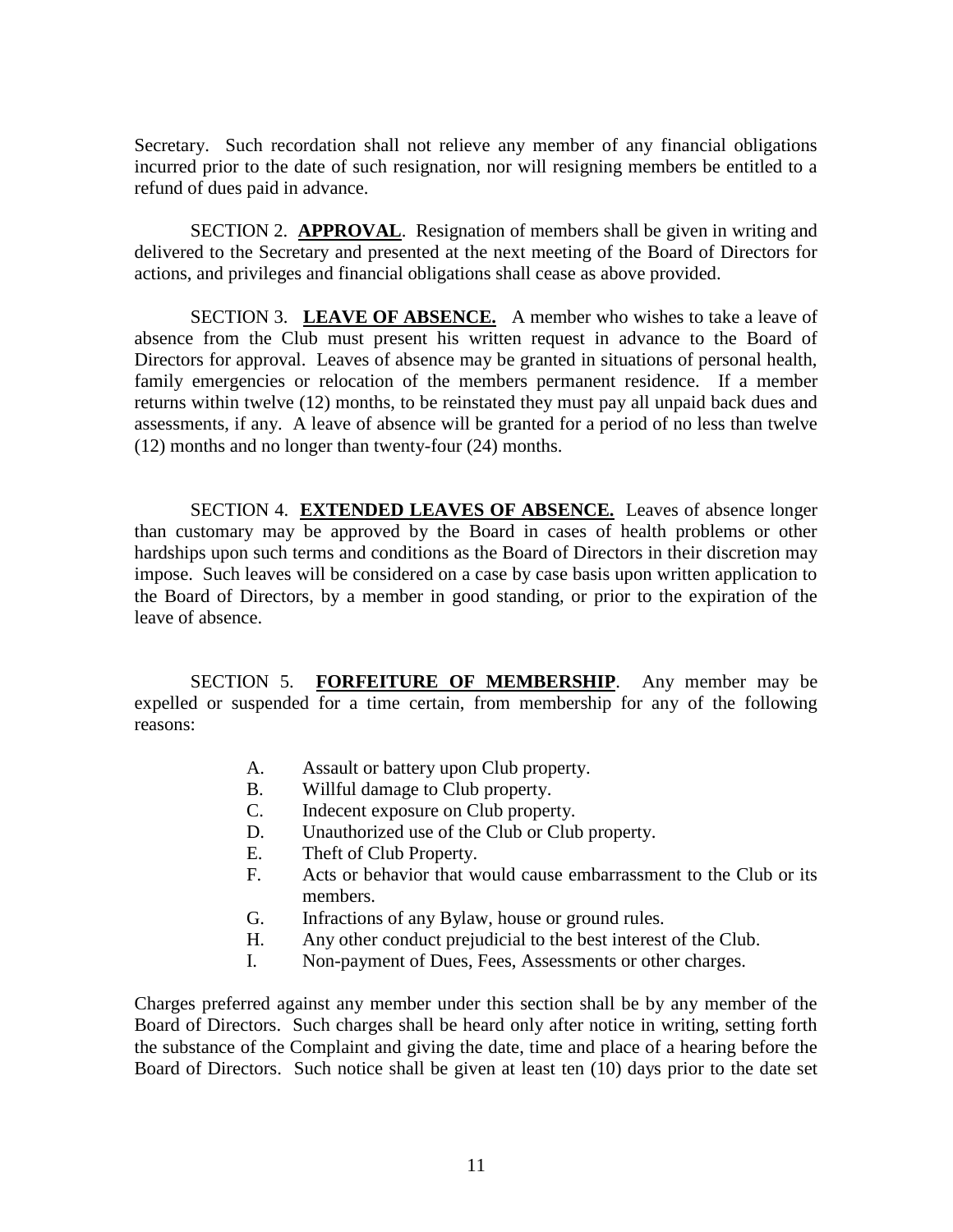for said hearing. Such notice may be given by posting said notice in a post-paid sealed wrapper at the Post Office, Morehead City, North Carolina addressed to the alleged offending member at their last address on record at the Club. The time which such notice is mailed shall be deemed to be the date of the giving of such notice. The member shall appear and may defend himself or herself, or may have an attorney at the hearing. Any action of the Board in expelling or dismissing said member shall be immediately applicable, and the Board shall act by majority vote of those present and voting.

#### **ARTICLE X CLUB PRIVILEGES AND FISCAL YEAR**

SECTION 1. **GUEST**. The privileges of the Clubhouse and grounds may be extended to guests of members under such regulations prescribed by the Board of Directors.

SECTION 2. **FACILITY USE BY DIRECTORS**. Active Board of Directors may use Club facilities rent free provided the facility is being used for a function that one of their immediate family is hosting. The Director must pay the requested deposit and will be charged a clean-up fee if the facility is not satisfactorily cleaned after the function.

SECTION 3. **FISCAL YEAR**. The fiscal year of the Club shall begin on the first day of October and shall terminate on the 30<sup>th</sup> day of September.

# **ARTICLE XI AMENDMENTS AND RULES OF ORDER**

SECTION 1. **AMENDMENTS**. The Bylaws may be amended at any time during a meeting of the Board of Directors with a two-thirds (2/3) vote of the total number of directorships.

SECTION 2. **RULES OF ORDER**. The rules contained in Roberts' Rules of Order, most current edition, shall govern the deliberations of the stockholding members and the Board of Directors and any committee thereof in all cases to which they are applicable, and in which they are not inconsistent with these bylaws.